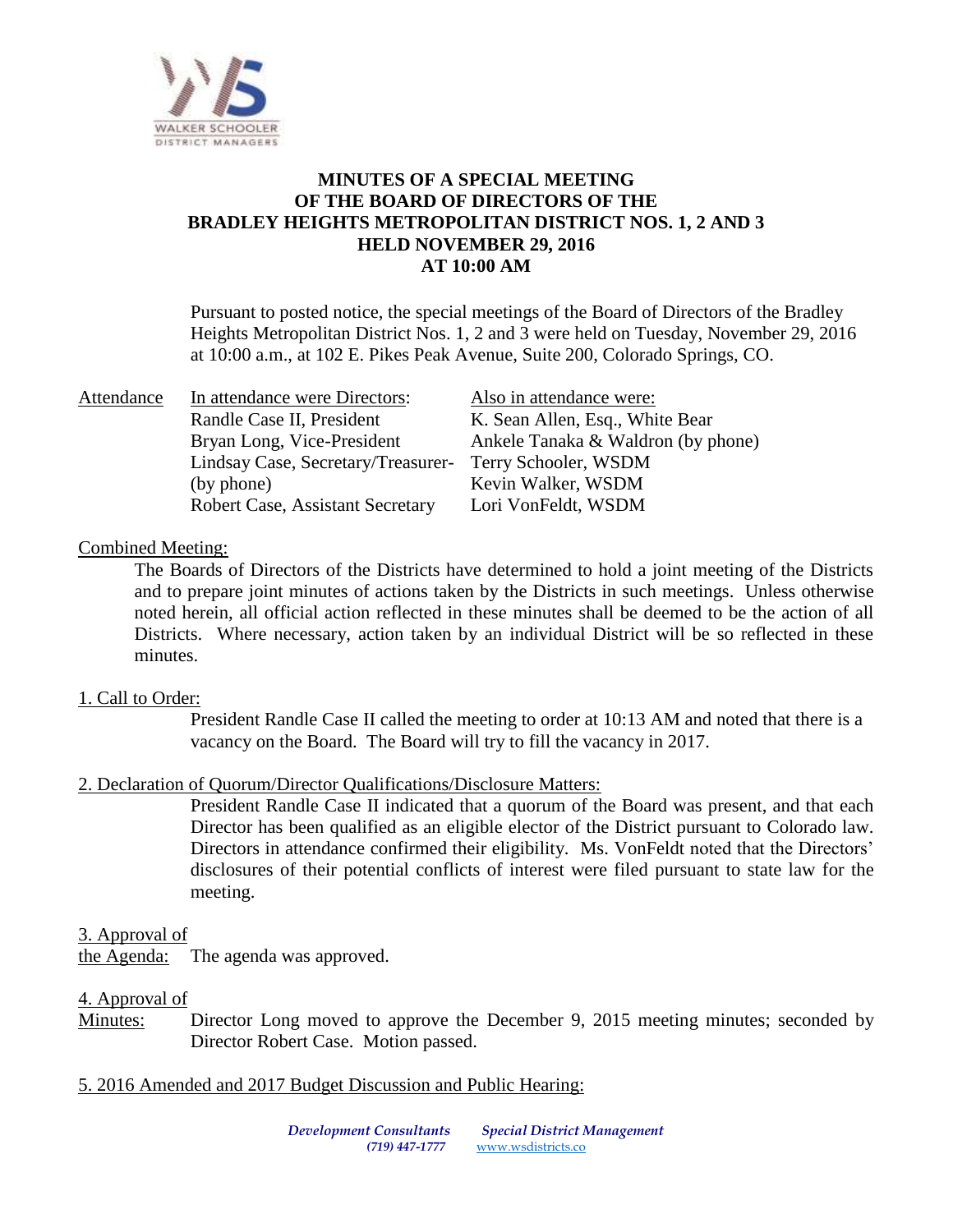President Randle Case II opened the public hearing. There was brief discussion regarding the amended budget and adjustments. There being no further comment, President Randle Case II closed the public hearing. Director Robert Case moved to approve the 2016 Amended Budget and resolution as discussed, and the 2017 Budget and resolution, appropriate the expenses, and certify the mill levy; seconded by Director Long. Motion passed unanimously.

## 6. Financial Statement and Payables:

a. Financial Statements

Ms. VonFeldt noted that the financial records had not been turned over to district management yet. The Board tabled the transfer until such time the Districts become more active.

b. Current/Interim Payables

Director Long moved to approve the current and interim payables; seconded by Director Robert Case. Motion passed unanimously.

## 7. Legal Matters:

a. 2017 Annual Administrative Resolution

Mr. Allen noted several items from the resolution and asked the Board how often they would like to meet starting in 2017. After some discussion, the Board agreed to set a quarterly regular meeting and to cancel as needed. Mr. Allen indicated that the Board has an option to pay for workers compensation coverage for all 3 districts. The Board opted to forgo workers compensation coverage. Director Long moved to approve the 2017 Annual Administrative Resolution; seconded by Director Robert Case. Motion passed unanimously.

- b. 2016 Special District Public Disclosure The 2016 Special District Public Disclosure was presented to the Board.
- c. Administrative, Operations and Maintenance Advance and Reimbursement Agreement with Developer

Mr. Allen stated that the reimbursement agreement was for the administration and operations/maintenance costs only with a limitation of \$50,000/year for 5 years. The interest rate for the advances is 8% and will start at the time the advance is made. Districts 2 and 3 will assist District 1 in paying those costs. The current expenses are to be paid first and then the advances. The Board asked what the funding source would be for the reimbursement and Mr. Allen indicated it would be the operational mill levy of 10 mills that is collected from Districts 2 and 3. It was noted that the Agreement is between the District and Marksheffel Woodmen Investments for now, but can be adjusted for multiple investors in the future. Director Long moved to approve the Administrative, Operations and Maintenance Advance and Reimbursement Agreement subject to adjustments as needed; seconded by Director Robert Case. Motion passed unanimously.

# 8. Market Status/Development:

President Randle Case II stated that the airport has been seeing more activity because a new hanger has been built that will be occupied by Sierra Pacific. The BLR agreement is still being revised that the City is holding off on until after the elections in April. President Randle Case II stated further that there are other new developments in the area at Lorson Ranch and the Glen at Widefield. The Board briefly discussed development in the southern vicinity.